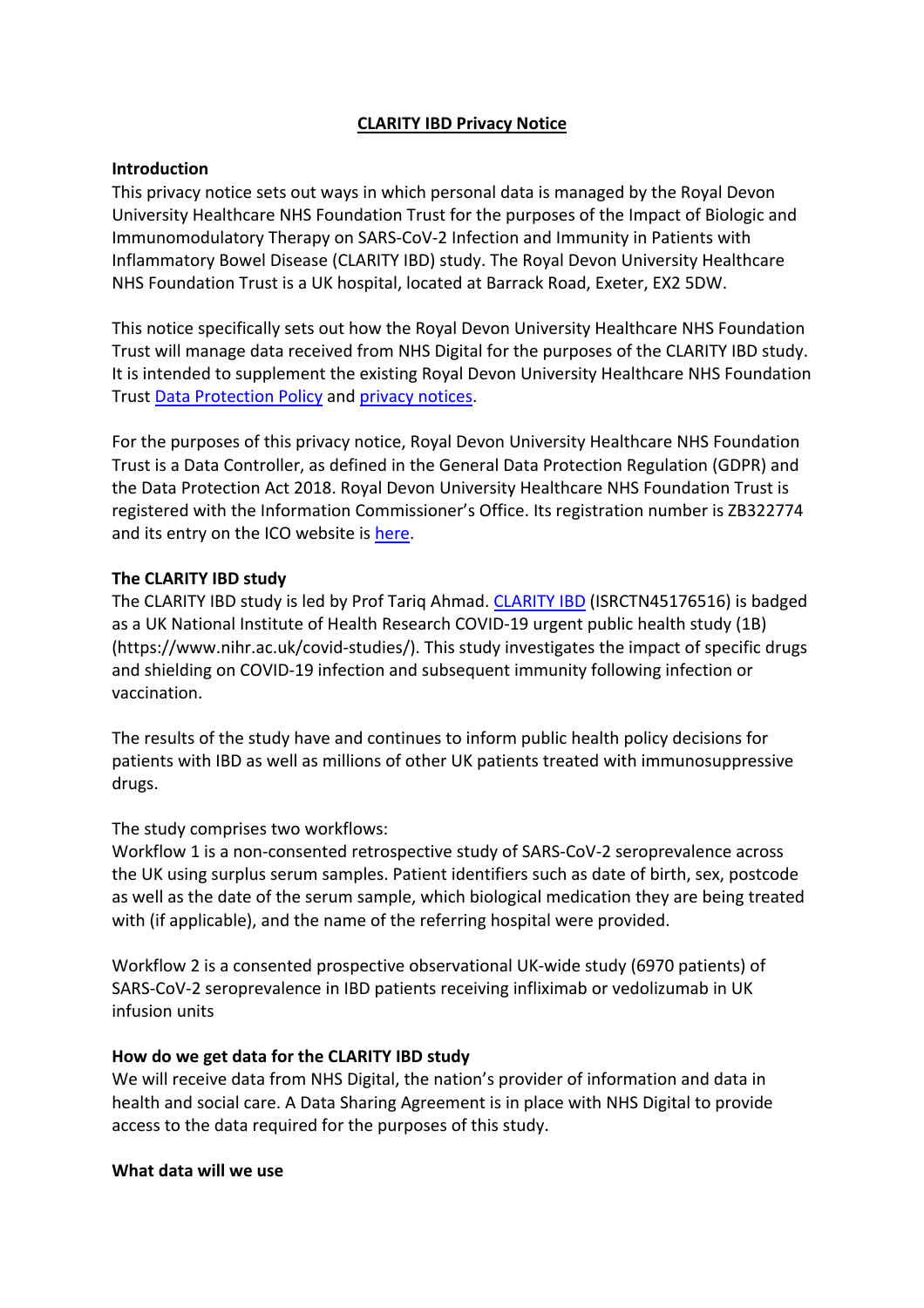We will use record-level, patient data, including National Health Service number (patient identifier) and COVID-19 vaccination data (including date of vaccine dose and brand).

The main dataset we will be working with relates to SARS-CoV-2 PCR testing results, obtained from UK Health Security Agency, for all patients recruited to the CLARITY IBD study between 09 February 2020 and 30 June 2022.

## **How long we will use the data**

Data from the study will be kept for up to 5 years after the study end date (June 30<sup>th</sup>, 2022), but the identifiable information linking information to you will be removed 12 months after the study end date. Data will then be destroyed safely in accordance with the GDPR and the Data Protection Act 2018 and the NHS Digital requirements, as set out under The Royal Devon University Healthcare NHS Foundation Trust's Data Sharing Framework Contract and Data Sharing Agreement with NHS Digital.

# **Legal basis for processing this data**

The Royal Devon University Healthcare NHS Foundation Trust will process this data for research purposed under Articles 6(1)(e) and 9(2)(j).

# **Protecting your interests**

Data will only be accessed by individuals within the Royal Devon University Healthcare NHS Foundation Trust and Imperial College Healthcare NHS Trust who have authorisation to do so. One of the co-chief investigators of the study is at Imperial College London, and this investigator's team are conducting the T-cell experiments relating to vaccine response. They are completing this under instruction of Royal Devon University Healthcare NHS Foundation Trust. The data will not be shared with anyone else nor be linked to any other data.

We maintain a register of which individual needs access for each project and we restrict researchers' access to the data strictly on the grounds of the data required for their individual project. We will not use the NHS Digital data for anything else.

The data will be securely stored at the Royal Devon University Healthcare NHS Foundation Trust. The data security arrangements at the Royal Devon University Healthcare NHS Foundation Trust form part of the data sharing agreement with NHS Digital - these are documented in detail and regularly audited.

## **Data rights**

Under the GDPR and the Data Protection Act 2018, you have a number of rights in relation to your personal data.

For patients consented into the study, you have the right to withdraw consent. You may withdraw your sent from having any further contact with the study. In addition, you may also ask for us to cease using any existing information we hold about you and remove it from our database.

For patients in the non-consented workflow, you may also ask for us to cease using any existing information we hold about you and remove it from our database.